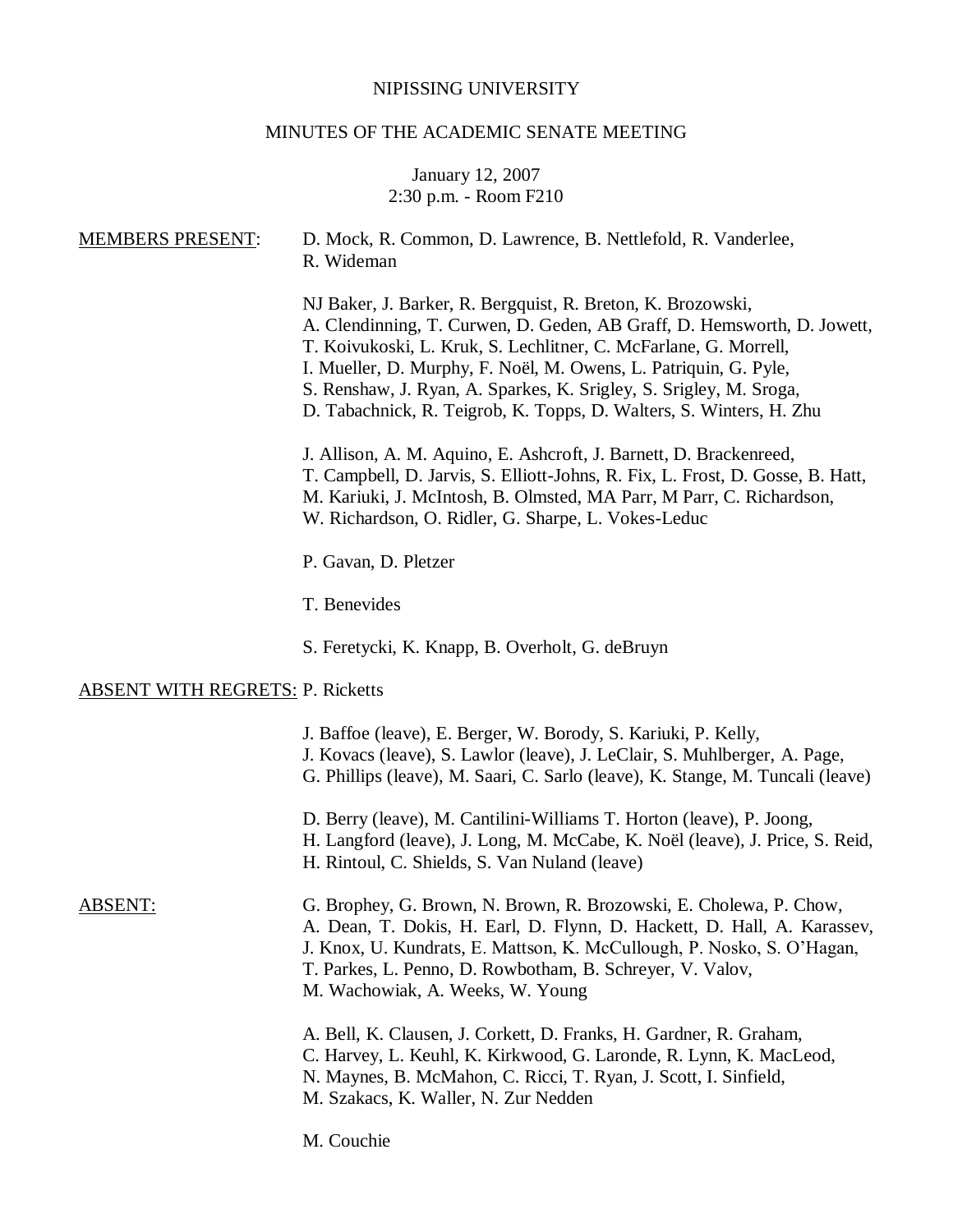C. Dahmer

#### MOTION 1: Moved by S. Mayhall, seconded by S. Srigley that the minutes of the meeting of December 8, 2006 be adopted. CARRIED

### ANNOUNCEMENTS

The President welcomed senators back from the Christmas break and expressed his hope that everyone had a good holiday. He was pleased to report that the new Chair of the Board at CFI is Dr. William Leggett, the former Principal and Vice-Chancellor of Queen's University. The appointment of Dr. Leggett indicates that the current federal government is very interested in promoting research. Another appointment of interest is that of Dr. Jim Downey, who has been named as the first President of the Higher Education Quality Council of Ontario (HEQCO). Dr. Downey previously served as President of Carleton University, the University of New Brunswick and the University of Waterloo. He was also Chair of the Association of Commonwealth Universities.

As reported by Senator Mock, preliminary application numbers across the provincial system indicate a 5% increase. The President believes the positive publicity from the various graduate surveys (i.e. Globe and Mail, NSSE and CUSC) combined with the exceptional recruiting work done by the liaison officers this past fall has contributed to a favourable increase in applications to Nipissing. Applications to the Faculty of Education program have increased by almost 13%. The President also noted that we currently have 200 applications for the first intake of the new Physical and Health Education program. Overall, this increase in application numbers is important as the last of the double cohort will be graduating in June.

The President provided an update on the various university properties. Asbestos tile is now being removed from the monastery. A decision should be coming in about a month with regards to how that space will be utilized. Senator Mock was delighted to report that the Ontario Municipal Board has recently approved Nipissing University's request to move into Jubilee Park in Bracebridge and construct a new building. He also indicated that the current space in Brantford is already overwhelmed and the University is looking at other locations in that city. Also announced by the President was the selection of the architect for the conceptual drawing of the new Library/E-learning centre. Diamond and Schmitt have been selected. This firm has extensive experience in academic libraries, most notably the Robarts Library redesign, the Learning Commons at Brock University and the Library at UOIT which was named academic library of the year in 2006 by the American Library Association. The final cost of the new Library/E-learning centre will be about \$18M.

The Dean of Arts and Science was pleased to report that almost all courses for this semester are full. He also noted that he was very impressed with the quality of applications for the various faculty positions.

Senator Common, Dean of Education, announced that OCGS has now classified the Master of Education program as "good quality" the highest classification that can be received. Previously, the program had been "conditionally approved."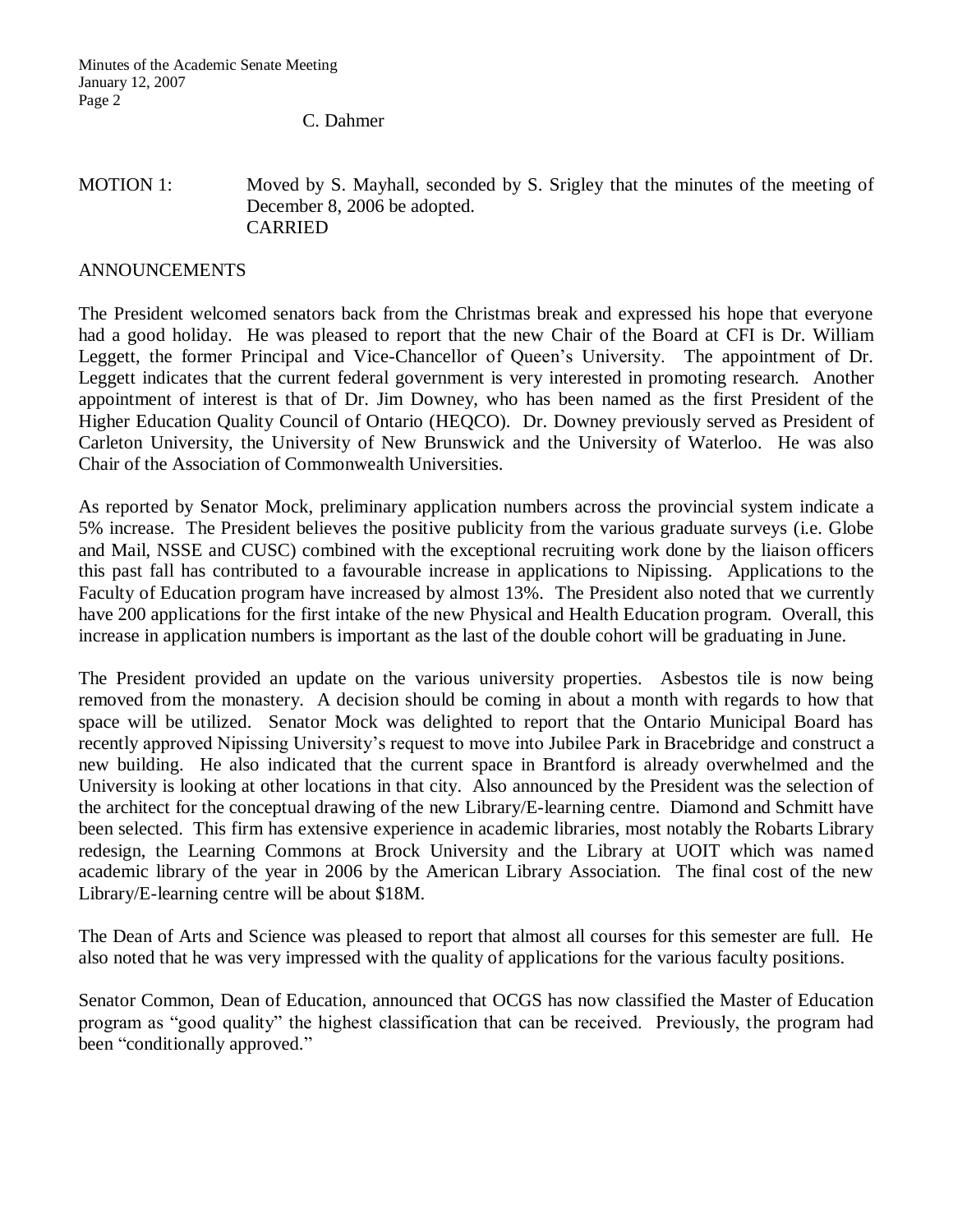NUSU representative Senator Feretycki reported that the education formal slated for February  $10<sup>th</sup>$  has been sold out. He also noted that 'club days' was coming up. For those who have noticed the car parked inside the student centre, Senator Feretycki announced that this car will be given away to some lucky student at the Winter Classics Pub. Two trips are destined to Toronto this month. On January  $26<sup>th</sup>$ , a bus will be leaving for the Raptors/Celtics game while on January  $30<sup>th</sup>$ , a trip to the Justin Timberlake concert at the Air Canada Centre is also booked.

### REPORTS OF STANDING COMMITTEES

#### Executive Committee

- MOTION 2: Moved by D. Mock, seconded by R. Vanderlee that the Report of the Senate Executive Committee dated December 19, 2006 be received. CARRIED
- MOTION 3: Moved by D. Mock, seconded by A B Graff that Senate form a Senate Review Committee (SRC) with a mandate to review existing Senate structures, processes and procedures. The SRC will report back to Senate within one year with recommendations. The SRC will include four elected faculty members (tenure or tenure-track and at least one from each faculty), one Board of Governor's representative, one representative from the Senate Executive Committee, one student representative and the Vice-President, Academic and Research. The President will act as Chair. CARRIED

#### **ELECTIONS**

#### **Elect four Senators (tenure or tenure-track and at least one from each faculty) to sit on the Senate Review Committee**

- S. Srigley nominated S. Renshaw J. Allison nominated C. Richardson
- S. Elliot-Johns nominated B. Hatt
- 
- A B Graff nominated L. Kruk
- L. Patriquin nominated F. Noël
- F. Noël nominated A B Graff
- M. Kariuki nominated J, Barnett

MOTION 4: Moved by S. Feretycki, seconded by S. Srigley that nominations cease.

#### **Elected: J. Barnett, A B Graff, S. Renshaw, C. Richardson**

## **Elect one Senator to serve on the search committee for a tenure-track position in RLCT**

S. Srigley nominated J. Allison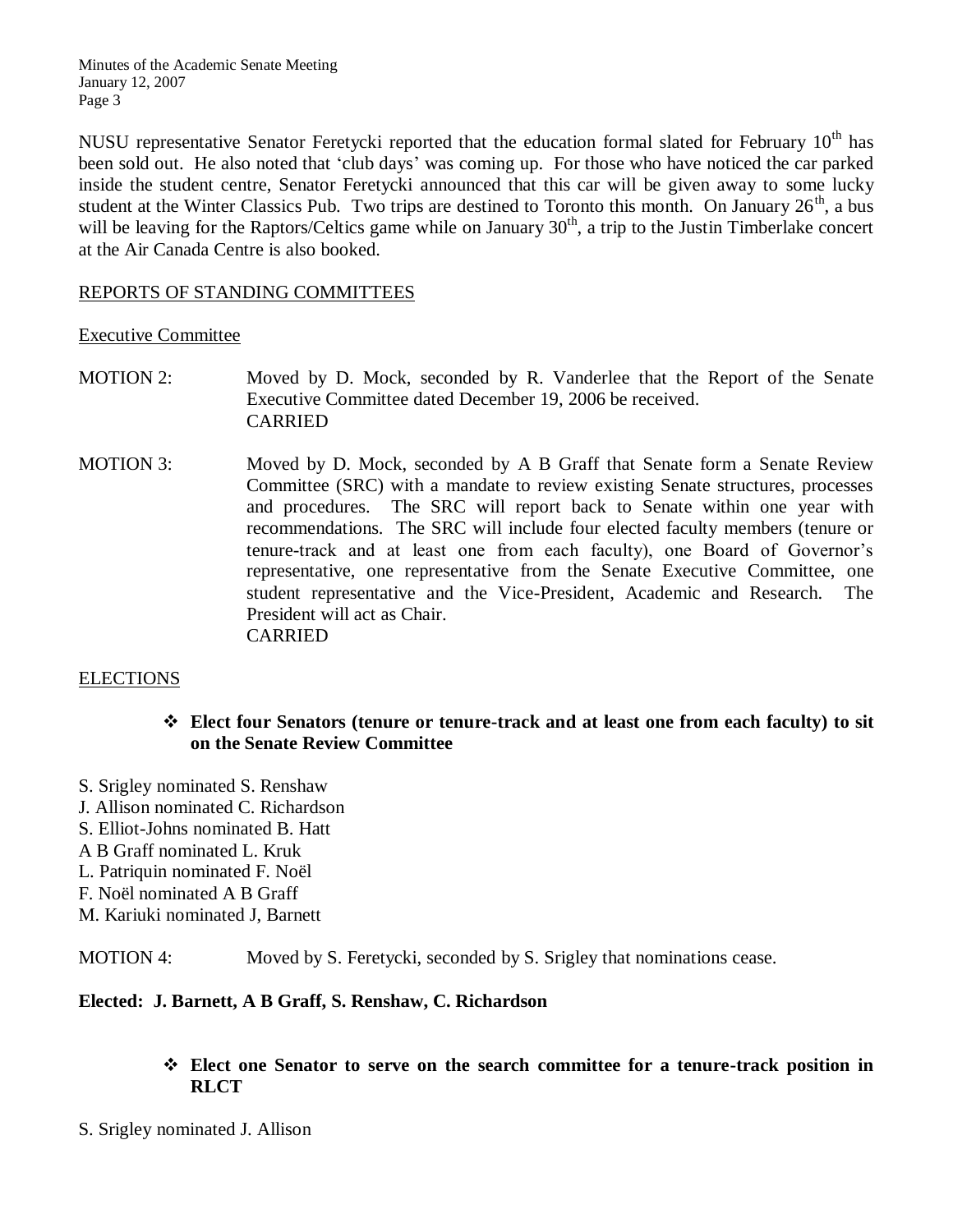MOTION 5: Moved by A B Graff, seconded by C. McFarlane that nominations cease.

### **Acclaimed: J. Allison**

## **Elect one Senator to serve on the search committee for a tenure-track position in Sociology**

NJ Baker nominated J. Barker

MOTION 6: Moved by A B Graff, seconded by C. McFarlane that nominations cease.

## **Acclaimed: J. Barker**

## **Elect one Senator to serve on the search committee for a tenure-track position in Geography**

#### L. Patriquin nominated M. Owens

MOTION 7: Moved by A B Graff, seconded by C. McFarlane that nominations cease.

#### **Acclaimed: M. Owens**

## **Elect one Senator to serve on the search committee for a tenure-track position in History**

A. Clendinning S. Srigley

MOTION 8: Moved by K. Srigley, seconded by R. Teigrob that nominations cease.

**Acclaimed: S. Srigley**

#### REPORTS OF STANDING COMMITTEES

#### Academic Planning Committee

- MOTION 9: Moved by D. Mock, seconded by A B Graff that the Report of the Academic Planning Committee dated December 18, 2006 be received. CARRIED
- MOTION 10: Moved by D. Mock, seconded by B. Olmsted that Senate approve the proposal for a Graduate Studies Advisory Committee as approved by the Academic Planning Committee. CARRIED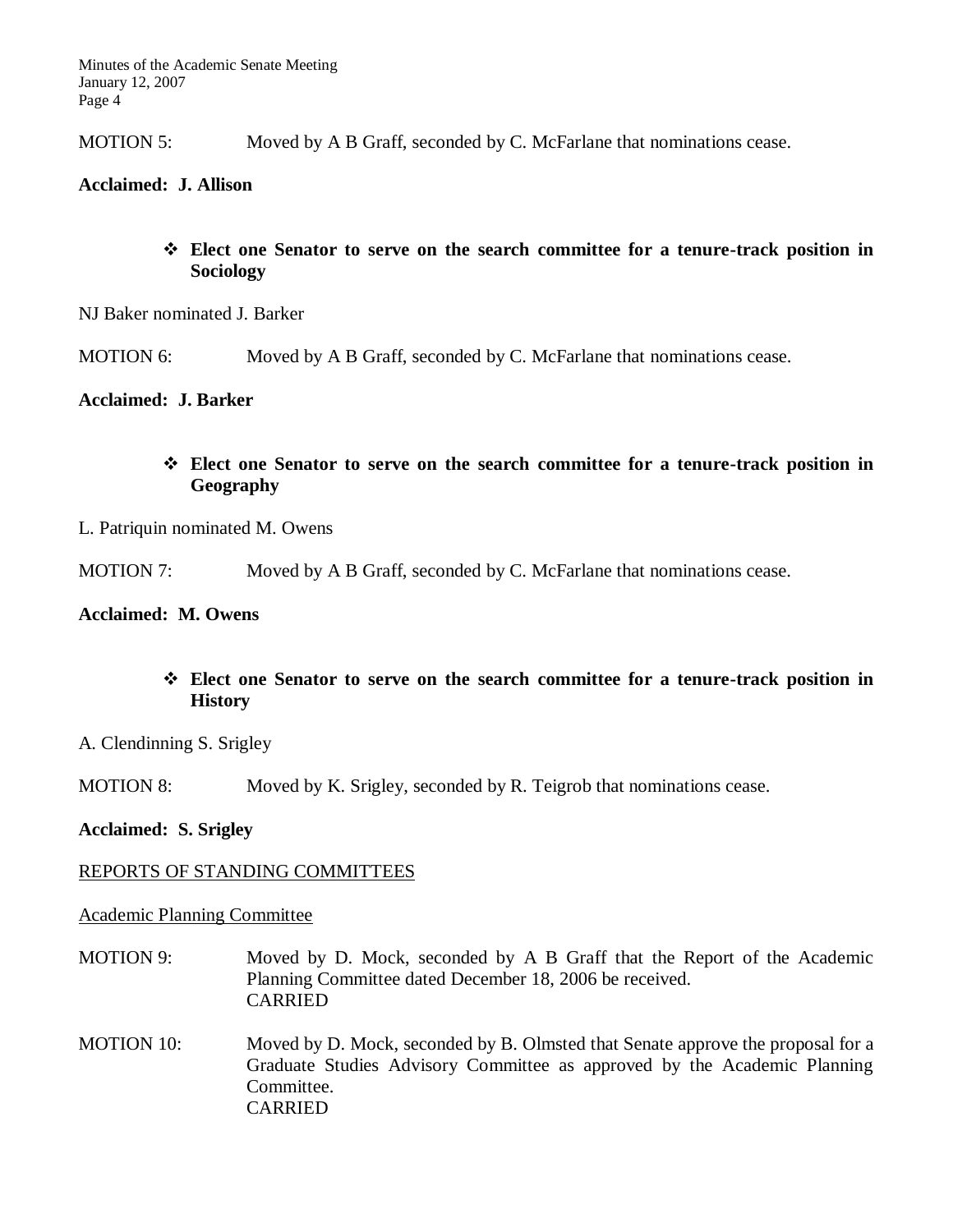#### University Curriculum Committee

- MOTION 11 Moved by R. Vanderlee, seconded by R. Common that the Report of the University Curriculum Committee dated December 18, 2006 be received. CARRIED
- MOTION 12: Moved by R. Vanderlee, seconded by C. McFarlane that the Senate document entitled "Senate Academic Regulations and Policies, September 2006" be amended to add MATH1922 Mathematics of Data Management, a 3-credit course, to the Mathematics program, as outlined in the attached document. CARRIED
- MOTION 13: Moved by R. Vanderlee, seconded by C. McFarlane that Senate consider motions 3a – 3h of the UCC Report dated December 18, 2006 as an omnibus motion. CARRIED
	- Motion 3a): That the Senate document entitled "Senate Academic Regulations and Policies, September 2006" be amended to delete GEOG2105 Geomorphology, a 6-credit course, from the Geography program, as outlined in the attached document.
	- Motion 3b)**:** That the Senate document entitled "Senate Academic Regulations and Policies, September 2006" be amended to add GEOG2106 Geomorphology, a 3-credit course, to the Geography program, as outlined in the attached document.
	- Motion 3c)**:** That the Senate document entitled "Senate Academic Regulations and Policies, September 2006" be amended to change the prerequisites of the following courses in the Geography program:

| <b>Course</b>    | <b>Current Prerequisites New Prerequisites</b> |                |
|------------------|------------------------------------------------|----------------|
| GEOG 4106        | GEOG 2105 or GEOL GEOG 2106 or GEOL            |                |
|                  | 1005                                           | 1005           |
| GEOG 4116        | GEOG 2105 or equivalent                        | I GEOG<br>2106 |
|                  |                                                | equivalent     |
| <b>GEOG 4127</b> | $GEOG$ 2105 or $GEOG$ $GEOG$ 2127 or $GEOG$    |                |
|                  | 3115                                           | 3115           |

- Motion 3d): That the Senate document entitled "Senate Academic Regulations and Policies, September 2006" be amended to add
	- 1. GEOG 4906 Selected Topics in Physical Geography, a 3-credit course,
	- 2. GEOG 4907 Selected Topics in Human Geography, a 3-credit course,
	- 3. GEOG 2227 Introduction to Natural Resource Planning and Management, a 3-credit course, to the Geography program, as outlined in the attached document.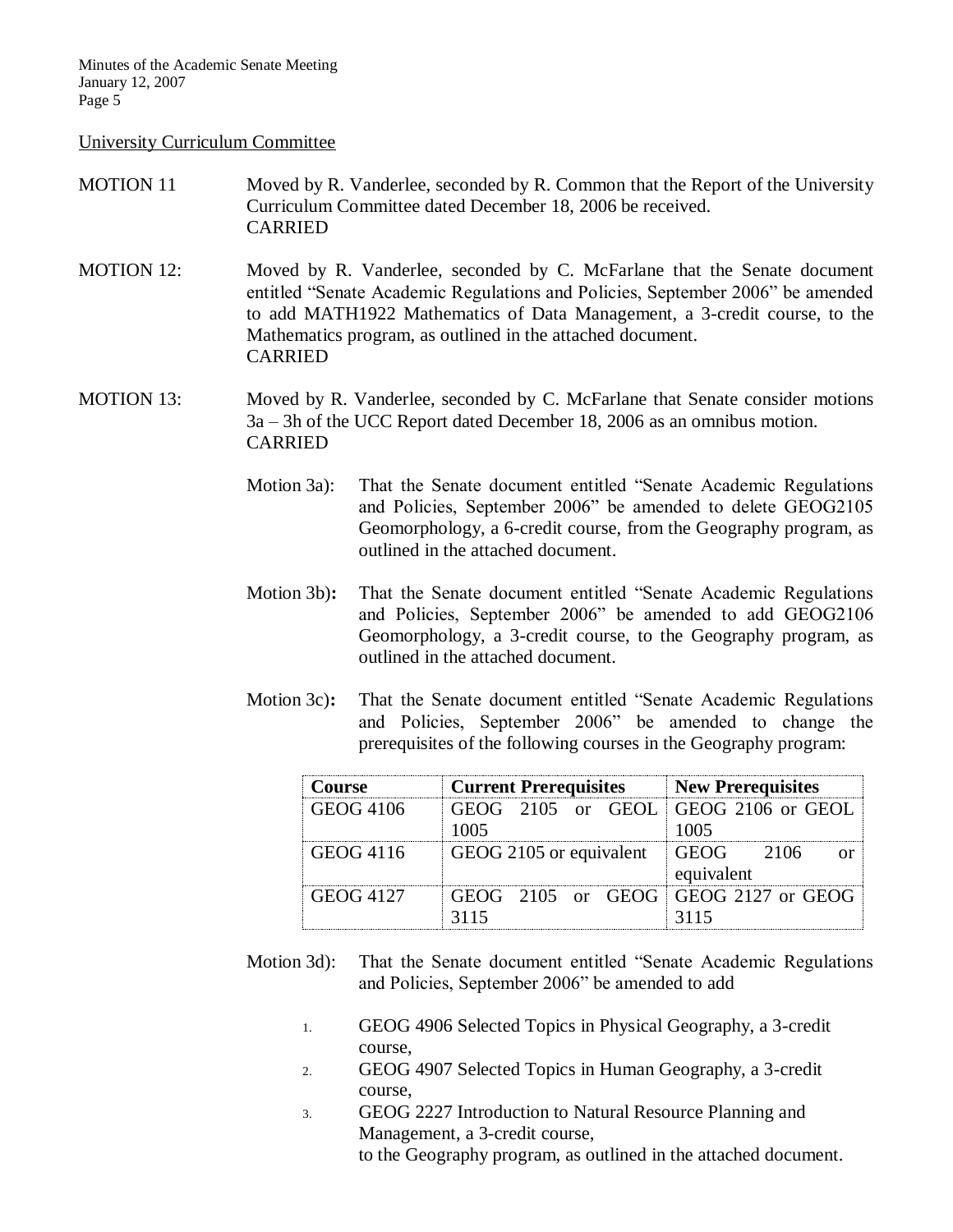- Motion 3e): That the Senate document entitled "Senate Academic Regulations and Policies, September 2006" be amended to bank the following courses:
	- 1. GEOG/BIOL 4336 Biogeochemistry I, and
	- 2. GEOG/BIOL 4337 Biogeochemistry II
- Motion 3f): That the Senate document entitled "Senate Academic Regulations and Policies, September 2006" be amended to change the course name, number and prerequisite of GEOG 2127 Hydrological Resources to GEOG 3127 Water Resource Management, that is from a second year course to a third year course, with a prerequisite of GEOG 2227, as outlined in the attached document.
- Motion 3g): That the Senate document entitled "Senate Academic Regulations and Policies, September 2006" be amended to
	- 1. change the course name of GEOG 4107 Land Resources and their Assessment to GEOG 4107 Impact Assessment for Resource Management
	- 2. change the course description to "*This course designed to introduce students to a systematic process for predicting, and evaluating the significant social, economic and environmental consequences of a proposed action or undertaking. There is federal and provincial impact assessment legislation that primarily applies to large scale infrastructure projects, such as power plants, highways, pipelines, dams, mines, airports, incinerators and landfills. This course focuses on impact assessment processes—what they are meant to accomplish, and how they are designed."* and
	- 3. GEOG 2227 Natural Resources Management as a prerequisite to GEOG4107,

as outlined in the attached document.

- Motion 3h): That the Senate document entitled "Senate Academic Regulations and Policies, September 2006" be amended to change the prerequisite for GEOG4806 Natural Resource Development in Regional Planning from GEOG3205 Urban Planning to GEOG2227 Introduction to Natural Resource Planning and Management, as outlined in the attached document.
- MOTION 14: Moved by R. Vanderlee, seconded by K. Knapp that Senate approve motions 3a to 3h from the UCC report dated December 18, 2006. CARRIED
- MOTION 15**:** Moved by R. Vanderlee, seconded by D. Tabachnick that Senate consider motions 5a to 5d from the UCC Report dated December 18, 2006 as an omnibus motion. CARRIED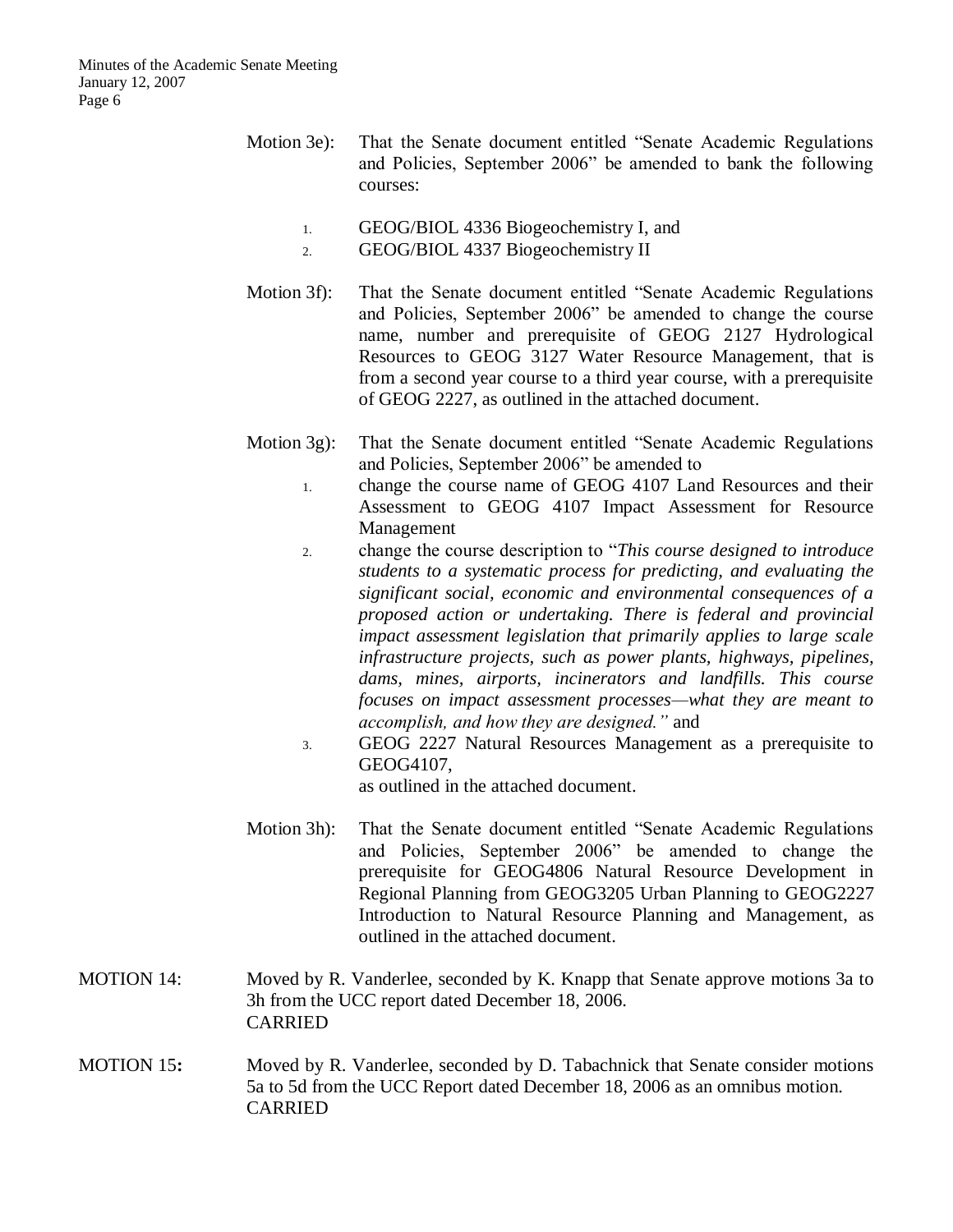- Motion 5a): That the Senate document entitled "Senate Academic Regulations and Policies, September 2006" be amended to add POLI3606 Governance in the Canadian Public Sector, a 3-credit course, for the development of the Public Policy/Public Administration stream in Political Science, as outlined in the attached document.
- Motion 5b): That the Senate document entitled "Senate Academic Regulations and Policies, September 2006" be amended to add POLI3607 Public Policy, a 3-credit course, for the development of the Public Policy/Public Administration stream in Political Science, as outlined in the attached document.
- Motion 5c): That the Senate document entitled "Senate Academic Regulations and Policies, September 2006" be amended to add POLI3116 Political Ideologies, a 3-credit course, to the International Relations and Political Theory in Political Science, as outlined in the attached document.
- Motion 5d): That the Senate document entitled "Senate Academic Regulations and Policies, September 2006" be amended to change the prerequisite of POLI3106 to POLI2106 and 2107, as outlined in the attached document.
- MOTION 16: Moved by R. Vanderlee, seconded by C. McFarlane that Senate approve motions 5a to 5d from the UCC report dated December 18, 2006. CARRIED
- MOTION 17: Moved by R. Vanderlee, seconded by K. Srigely that Senate consider motions 7a and 7b from the UCC Report dated December 18, 2006 as an omnibus motion. CARRIED
	- Motion 7a): That the Senate document entitled "Senate Academic Regulations and Policies, September 2006" be amended to add CHFS3206 Case Studies: Marginalized Groups of Children, a 36-hour course, to the Child and Family Studies program, as outlined in the attached document.
	- Motion 7b): That the Senate document entitled "Senate Academic Regulations and Policies, September 2006" be amended to add CHFS3216 Caregivers and the Welfare of Children and Families, to the Child and Family Studies program, as outlined in the attached document.
- MOTION 18: Moved by R. Vanderlee, seconded by F. Noël that Senate approve motions 7a and 7b from the UCC Report dated December 18, 2006. CARRIED
- MOTION 19**:** Moved by R. Vanderlee, seconded by F. Noël that Senate consider motions 9a to 9k from the UCC Report dated December 18, 2006 as an omnibus motion. CARRIED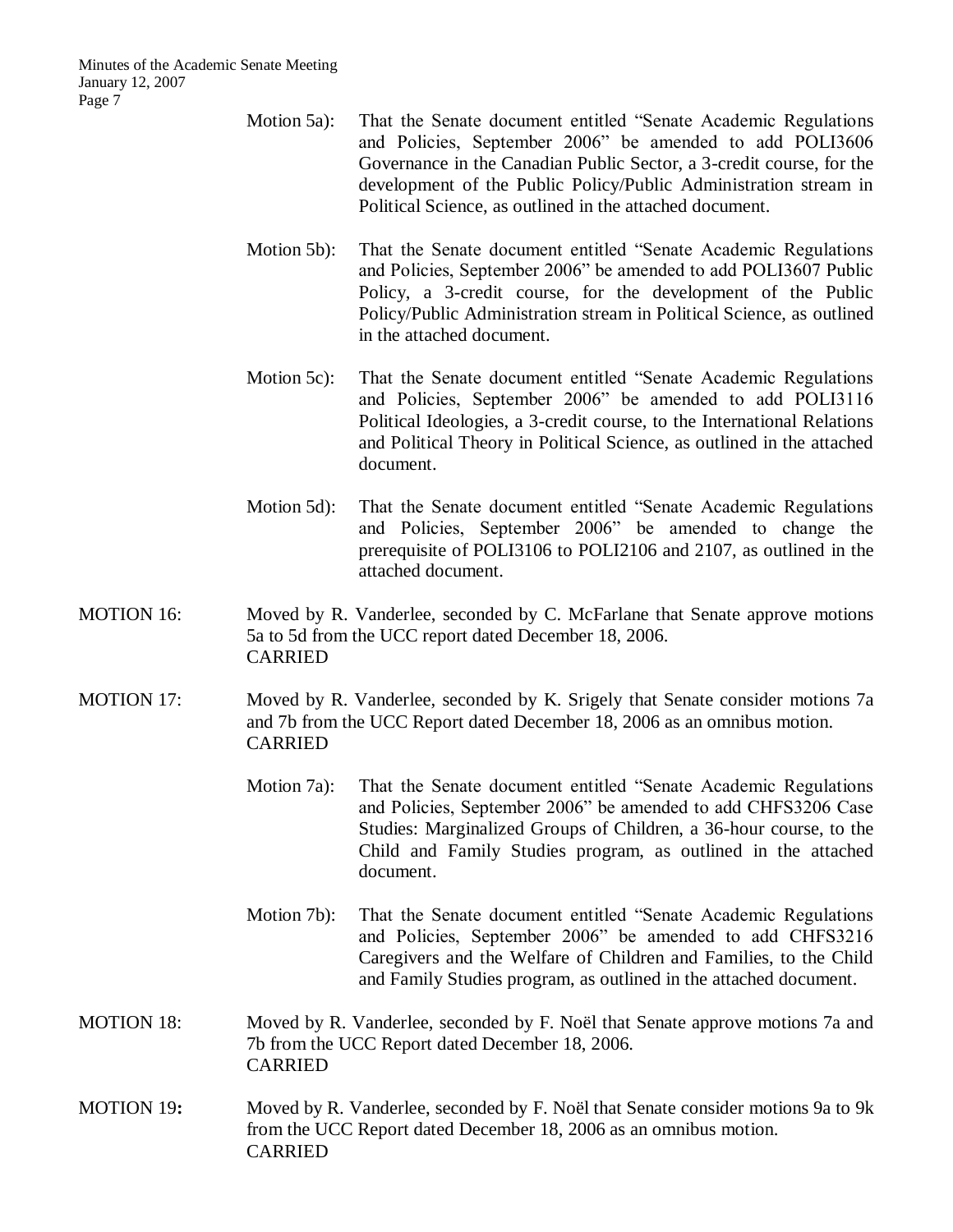- Motion 9a): That the Senate document entitled "Senate Academic Regulations and Policies, September 2006" be amended to modify the degree requirements to the Bachelor of Arts (Honours) History program, as outlined in the attached document.
- Motion 9b): That the Senate document entitled "Senate Academic Regulations and Policies, September 2006" be amended to modify the program requirements for the
	- 1. BA Honours Single Major
	- 2. BA Honours Combined Major
	- 3. BA 3-Year General Single Major
	- 4. BA 3-Year General Combined Major
	- 5. Minor
	- 6. Concurrent Education

to the History Program, as outlined in the attached document.

- Motion 9c): That the Senate document entitled "Senate Academic Regulations and Policies, September 2006" be amended to delete the following courses:
	- 1. HIST2236 Selected Topics in Women's History, a 3-credit course,
	- 2. HIST2245 History of Science, a 6-credit course,
	- 3. HIST2316 Military History, a 3-credit course,
	- 4. HIST2326 Military History II, a 3-credit course,
	- 5. HIST2415 British Empire and Commonwealth, a 6-credit course
	- 6. HIST2615 War and Peace: The Making of the Modern International System, a 6-credit course,
	- 7. HIST2705 History of Russia, a 6-credit course
	- 8. HIST2755 History of East Central Europe, a 6-credit course,
	- 9. HIST2835 Totalitarianism: An Historical Examination, a 6-credit course,
	- 10. HIST3296 Turning Points in American History, a 3-credit course,
	- 11. HIST3375 A History of Business in Canada, a 6-credit course,
	- 12. HIST3376 Public History I: Museum and Community, a 3-credit course,
	- 13. HIST4345 The Emergence of the Modern United States 1860- 1917, a 6-credit course,

from the History program, as outlined in the attached document.

- Motion 9d): That the Senate document entitled "Senate Academic Regulations and Policies, September 2006" be amended to bank the following courses:
	- 1. HIST2237 (becomes 3437) A History of the Women's Movement, a 3-credit course,
	- 2. HIST3006 Approaches to Canadian History, a 3-credit course, in the History program, as outlined in the attached document.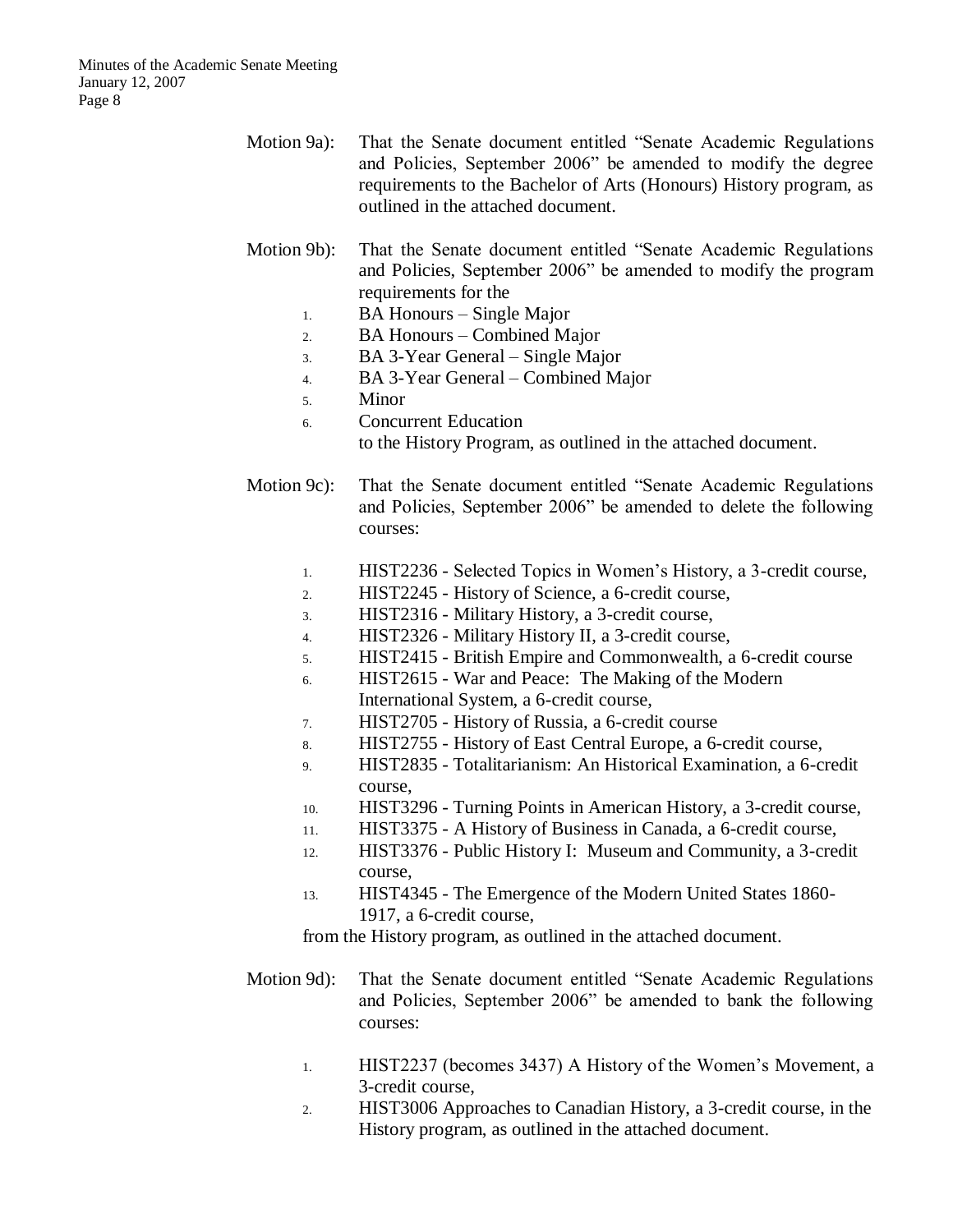Motion 9e): That the Senate document entitled "Senate Academic Regulations and Policies, September 2006" be amended to change the course number of the following courses and that the old number be antirequisite to the new number:

- 1. HIST 2116 to HIST 3116 Topics in European or World History,
- 2. HIST 2117 to HIST 3117 Topics in European or World History II,
- 3. HIST 2126 to HIST 3126 Topics in European or World History III,
- 4. HIST 2127 to HIST 3127 Topics in European or World History IV,
- 5. HIST 2246 to HIST 3136 Selected Topics in Women's History,
- 6. HIST 2346 to HIST 3346 First Nations in Historical Perspective,
- 7. HIST 2347 to HIST 3316 Aboriginal Treaties in Canada,
- 8. HIST 2355 to HIST 3455 Canadian Urban History,
- 9. HIST 2425 to HIST 3425 History of Medieval England,
- 10. HIST 2506 to HIST 3106 Modern France,
- 11. HIST 2575 to HIST 3115 History of European Expansion,
- 12. HIST 2805 to HIST 3805 History of Islamic Civilization
- 13. HIST 3205 to HIST 2005 Canadian Social History
- 14. HIST 3505 to HIST 2515 History of the United States that is from 2000 to 3000 courses for 1-12 listed above and from 3000 to 2000 courses for 13-14 listed above, as outlined in the attached document.
- Motion 9f): That the Senate document entitled "Senate Academic Regulations and Policies, September 2006" be amended to have the following courses as anti-requisite to each other:
	- 1. HIST1505 A History of the Modern World,
	- 2. HIST1405 History of Canada,
	- 3. HIST1205 Europe Since 1500, and
	- 4. HIST1406/07

in the History program, as outlined in the attached document.

- Motion 9g): That the Senate document entitled "Senate Academic Regulations and Policies, September 2006" be amended to change the prerequisites for the 2000 level courses to 6 credits of history at the 1000 level with the exception of HIST 2055 where the prerequisite will be 6 credits of History or Classical Studies at the 1000 level, as outlined in the attached document.
- Motion 9h): That the Senate document entitled "Senate Academic Regulations and Policies, September 2006" be amended to change the prerequisites for the 3000 level courses to 12 credits of history at the 1000 and 2000 level, to the History program, as outlined in the attached document.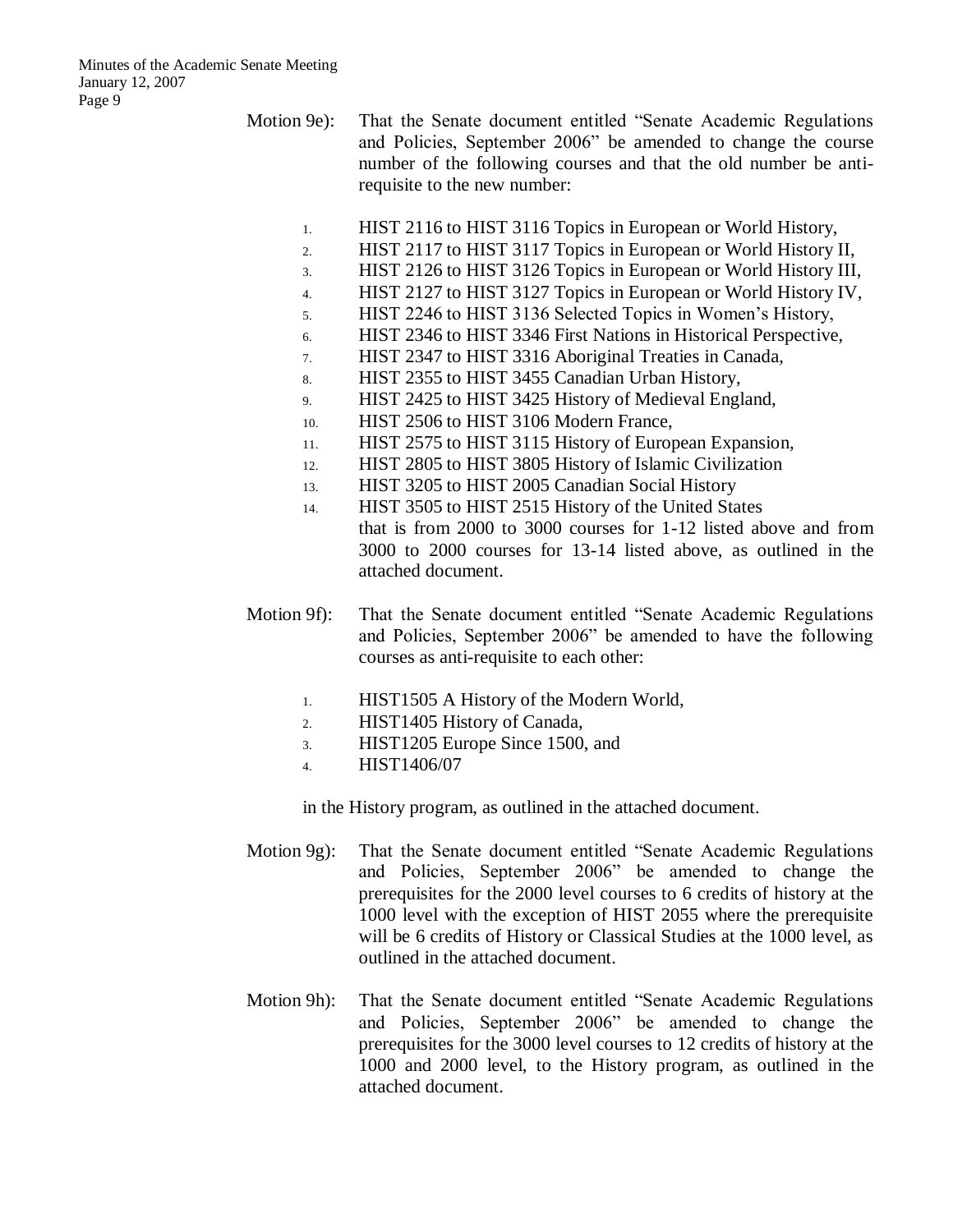- Motion 9i): That the Senate document entitled "Senate Academic Regulations and Policies, September 2006" be amended to change the prerequisites for the 4000 level courses to being in the fourth year of a BA4 in History and have completed 36 credits of History. HIST 4015 and HIST 4055 will continue to also require permission of the department, to the History program, as outlined in the attached document.
- Motion 9j): That the Senate document entitled "Senate Academic Regulations and Policies, September 2006" be amended to add the following courses:
	- 1. HIST 1405 History of Canada, a 6-credit course,
	- 2. HIST 2115 Modern Europe 1789-1989, a 6-credit course,
	- 3. HIST 3326 New France, a 3-credit course,
	- 4. HIST 3357 British North America, a 3-credit course
	- 5. HIST 3406 Themes in the Social History of Modern Britain, a 3 credit course
	- 6. HIST3416 War and Peace: The Making of the International System From 1648 to 1919, a 3-credit course
	- 7. HIST3417 War and Peace in the  $20<sup>th</sup>$  century, a 3-credit course,
	- 8. HIST3436 History of Women in Modern Western Europe, a 3-credit course,
	- 9. HIST3555 Canadian Political History, a 6-credit course,
	- 10. HIST3616 International History of the Cold War, a 3-credit course,
	- 11. HIST3626 Interwar Europe: Fascism and the Radical Right, 1918- 1945, a 3-credit course,
	- 12. HIST3627 Post 1945 Europe, a 3-credit course,
	- 13. HIST3705 The Holocaust: Nazi Germany, World War II and the Genocide of European Jews, a 6-credit course,
	- 14. HIST3716 Russian History From Kievan Rus' to the Russian Revolutions of 1917, a 3-credit course,
	- 15. HIST3717 Russian-Soviet History From 1917 to 1991, a 3-credit course,
	- 16. HIST3775 Public History: Museums and Community, a 6-credit course,
	- 17. HIST3777 Public History: Virtual Museums and Digital Technology, a 3-credit course,
	- 18. HIST3816 Canada in the World, a 3-credit course,
	- 19. HIST3817 The United States and the World, a 3-credit course,
	- 20. HIST4355 Cold War America at Home, a 6-credit course,
	- 21. HIST4365 Cold War America Abroad, a 6-credit course
	- 22. HIST4385 Gender in Canadian History, a 6-credit course,
	- 23. HIST 4485 Environmental History a 6-credit course,

to the History program as outlined in the attached document.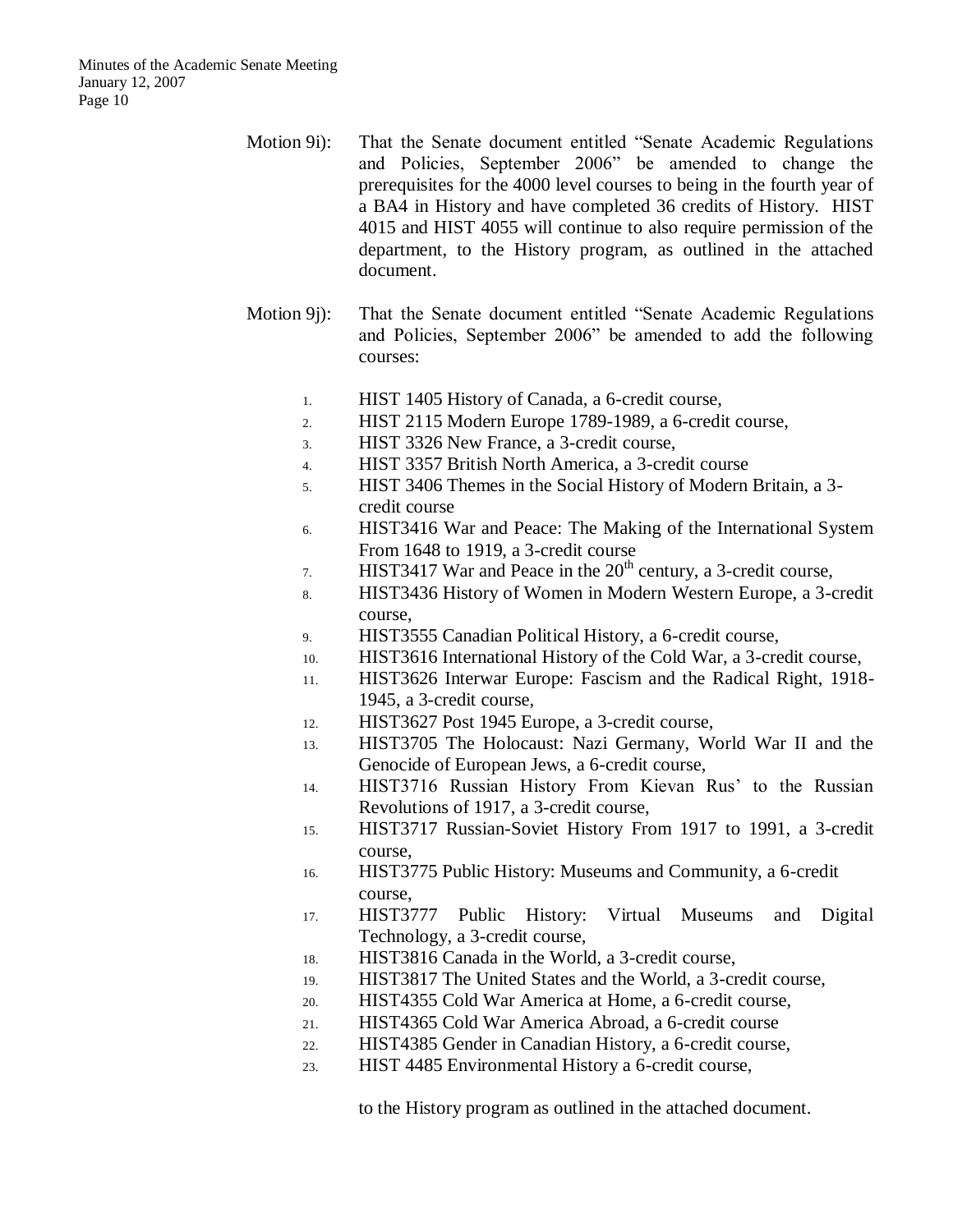Minutes of the Academic Senate Meeting January 12, 2007 Page 11 Motion 9k): That the Senate document entitled "Senate Academic Regulations and Policies, September 2006" be amended to modify: 1. HIST 1407 Canadian History: The National Era, and 2. HIST 2305 The Twentieth Century World, as outlined in the attached document. MOTION 20: Moved by R. Vanderlee, seconded by K. Srigley that Senate approve motions 9a to 9k from the UCC Report dated December 18, 2006. CARRIED MOTION 21: Moved by R. Vanderlee, seconded by I. Mueller that the Senate document entitled "Senate Academic Regulations and Policies, September 2006" be amended to add CLAS 2205 Intermediate Ancient Greek, a 6-credit course, to the Classical Studies program, as outlined in the attached document. CARRIED MOTION 22: Moved by R. Vanderlee, seconded by C. McFarlane that Senate consider motions 12a to 12e from the UCC Report dated December 18, 2006, as an omnibus motion. CARRIED Motion 12a): That the Senate document entitled "Senate Academic Regulations and Policies, September 2006" be amended to change the degree requirements of the Sociology program as follows: 1. The following courses may be credited towards Sociology, up to a maximum of six credits: CRJS3336, CRJS3926, CRJS3927, CRJS4446, CRJS4926, CRJS4927, GEND2156, GEND2157, GEND3127, SOSC2106, and six credits in upper level Anthropology as outlined in the attached document. Motion 12b): That the Senate document entitled "Senate Academic Regulations and Policies, September 2006" be amended to add the following courses: 1. SOCI2016 Classical Sociological Theory, a 3-credit course, 2. SOCI2017 Contemporary Sociological Theory, a 3-credit course, 3. SOCI4016 Advanced Sociological Theory, a 3-credit course, 4. SOCI4017 Special Topics in Social Theory, a 3-credit course, 5. SOCI3086 Law and Society, a 3-credit course, 6. SOCI3087 Society, Law and Social Change, a 3-credit course, 7. SOCI 4036 Qualitative Approaches in Research Methods, a 3-credit course to the Sociology program, as outlined in the attached document.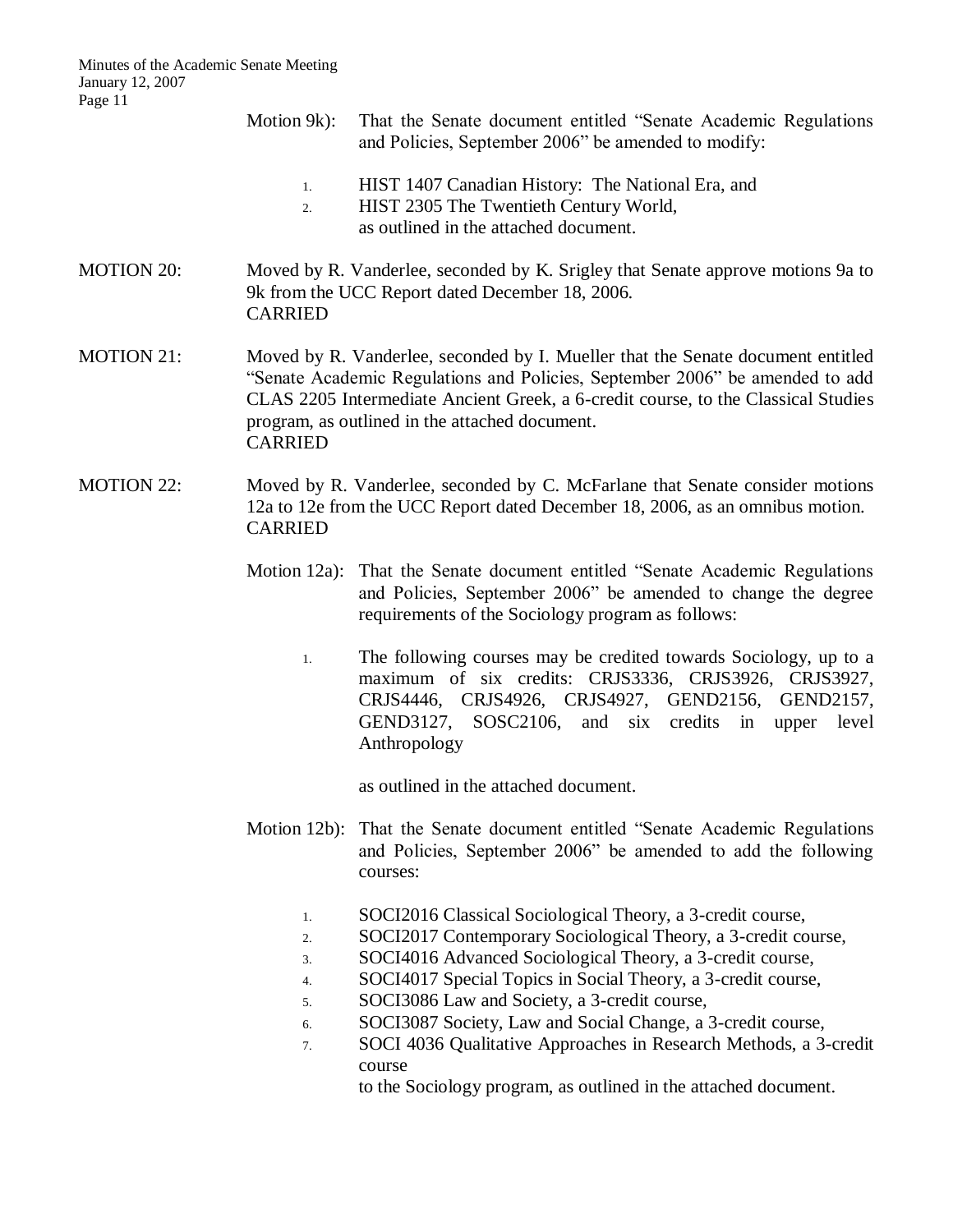- Motion 12c): That the Senate document entitled "Senate Academic Regulations and Policies, September 2006" be amended to modify the course title of SOCI2086 from Crime and Punishment I – Explanations of Crime to Introduction to Criminological Theory and cross-code as CRJS2086 with Social Welfare, as outlined in the attached document.
- Motion 12d): That the Senate document entitled "Senate Academic Regulations and Policies, September 2006" be amended to modify the course title of SOCI 2087 from Crime and Punishment II – Police, Courts, Prisons & Rehabilitation to Introduction to the Canadian Criminal Justice System and cross-code as CRJS 1087 with Social Welfare, as outlined in the attached document.
- Motion 12e): That the Senate document entitled "Senate Academic Regulations and Policies, September 2006" be amended to delete the following courses:
	- 1. SOCI 2015 Classical Sociological Theory, a 6-credit course,
	- 2. SOCI 4015 Advanced Sociological Theory, a 6-credit course, and
	- 3. SOCI 3085 Sociology of Law, a 6-credit course,

from the Sociology program, as outlined in the attached document.

- MOTION 23: Moved by R. Vanderlee, seconded by M. Sroga that Senate approve motions 12a to 12e from the UCC Report dated December 18, 2006. CARRIED
- MOTION 24: Moved by R. Vanderlee, seconded by J. Barker that Senate consider motions 14a to 14d of the UCC report dated December 18, 2006 as an omnibus motion. CARRIED
	- Motion 14a): That the Senate document entitled "Senate Academic Regulations and Policies, September 2006" be amended to add the following courses:
		- 1. CRJS4105 Honours Thesis, a 6-credit course,
		- 2. CRJS4916 Policing and Society, a 3-credit course, and
		- 3. CRJS4917 Criminal Investigation, a 3-credit course, to the Criminal Justice program, as outlined in the attached document.
	- Motion 14b): That the Senate document entitled "Senate Academic Regulations and Policies, September 2006" be amended to modify the grading of CRJS 4346 Field Placement to a "Mastery" approach with a Pass/Fail grading system, as outlined in the attached document.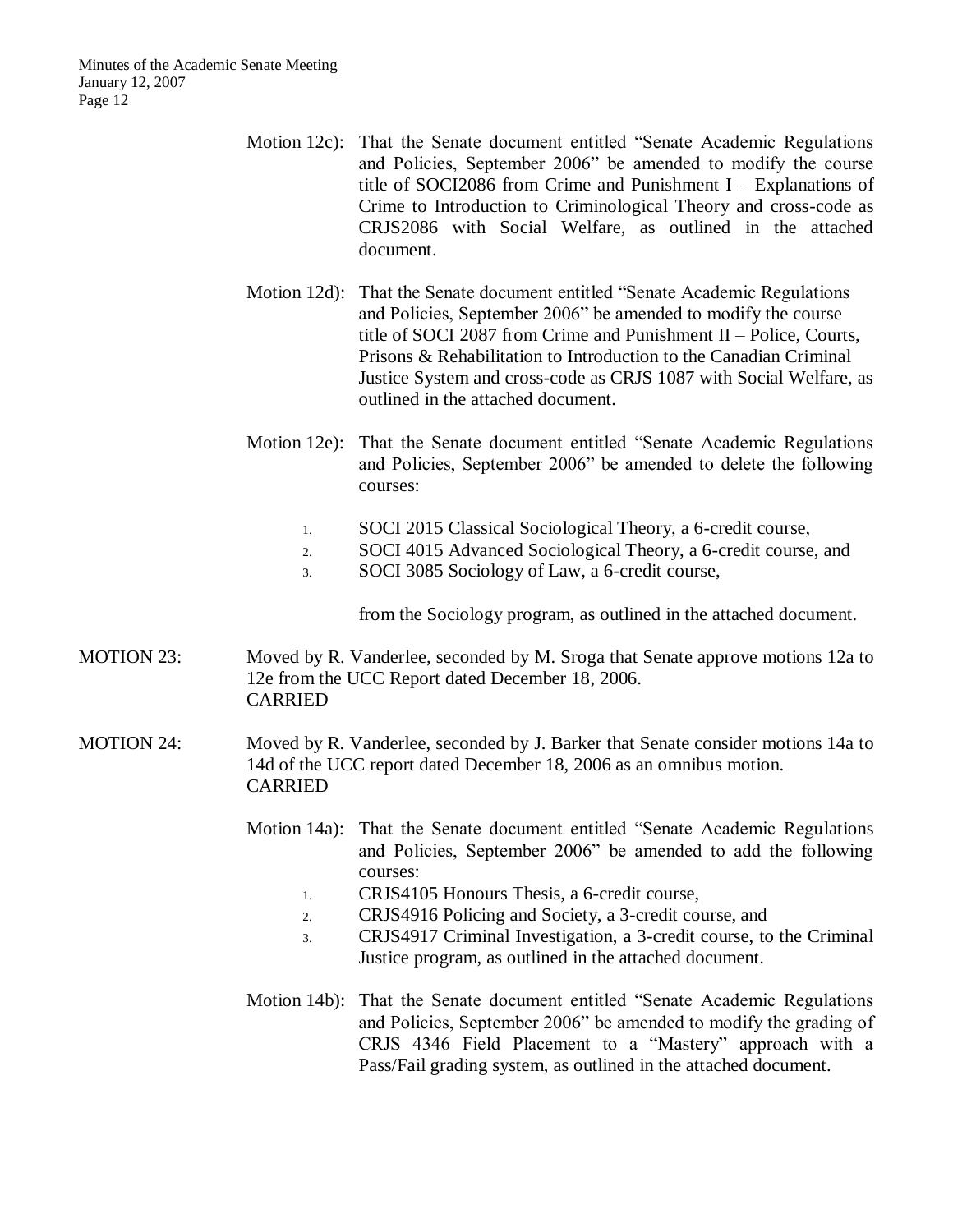- Motion 14c): That the Senate document entitled "Senate Academic Regulations and Policies, September 2006" be amended to change the Criminal Justice Core and Criminology Stream requirements, as outlined in the attached document.
- Motion 14d): That the Senate document entitled "Senate Academic Regulations and Policies, September 2006" be amended to change the prerequisite requirements in Criminal Justice as follows:

| Course #        | <b>Course Title</b>         | Old<br>Prerequisite | <b>New Prerequisite</b>    |
|-----------------|-----------------------------|---------------------|----------------------------|
| <b>CRJS3336</b> | Women and the               | SOCI2086 &          | SOCI 2086/CRJS             |
|                 | <b>Criminal Justice</b>     | <b>SOCI2087</b>     | 2086 & SOCI                |
|                 | System                      |                     | 2087/CRJS 1087             |
| <b>CRJS3926</b> | Special Topics in           | SOCI 2086 &         | SOCI 2086/CRJS             |
|                 | Criminal Justice I          | <b>SOCI 2087</b>    | 2086 & SOCI                |
|                 |                             |                     | 2087/CRJS 1087             |
| <b>CRJS3927</b> | Special Topics in           | SOCI 2086 &         | SOCI 2086/CRJS             |
|                 | Criminal Justice II         | <b>SOCI 2087</b>    | 2086 & SOCI                |
|                 |                             |                     | 2087/CRJS 1087             |
| <b>CRJS3936</b> | Youth in Conflict           | CRJS 2206,          | <b>CRJS 2206, SOCI</b>     |
|                 | with the Law                | SOCI 2086 &         | 2086/CRJS 2086 &           |
|                 |                             | <b>SOCI 2087</b>    | SOCI 2087/CRJS             |
|                 |                             |                     | 1087                       |
| <b>CRJS4346</b> | <b>Field Placement</b>      | SOCI 2086 &         | SOCI 2086/CRJS             |
|                 |                             | <b>SOCI 2087</b>    | 2086 & SOCI                |
|                 |                             |                     | 2087/CRJS 1087             |
| <b>CRJS4466</b> | Program and Policy          | SOCI 2086 &         | <b>SOCI 3125, SOCI</b>     |
|                 | Evaluation                  | SOCI 2087,          | 2086/CRJS 2086 &           |
|                 |                             | <b>SOCI 3125</b>    | <b>SOCI 2087/CRJS 1087</b> |
| <b>CRJS4467</b> | <b>Advanced Theories in</b> | SOCI 2086 &         | <b>SOCI 2086/CRJS 2086</b> |
|                 | Criminology                 | <b>SOCI 2087</b>    | & SOCI 2087/CRJS           |
|                 |                             |                     | 1087                       |
| <b>CRJS4476</b> | Senior Seminar in           | SOCI 2086 &         | <b>SOCI 2086/CRJS 2086</b> |
|                 | <b>Criminal Justice</b>     | <b>SOCI 2087</b>    | & SOCI 2087/CRJS           |
|                 |                             |                     | 1087                       |
| <b>CRJS4926</b> | Advanced Topics in          | SOCI 2086 &         | <b>SOCI 2086/CRJS 2086</b> |
|                 | Criminal Justice I          | <b>SOCI 2087</b>    | & SOCI 2087/CRJS           |
|                 |                             |                     | 1087                       |
| <b>CRJS4927</b> | <b>Advanced Topics in</b>   | SOCI 2086 &         | <b>SOCI 2086/CRJS 2086</b> |
|                 | Criminal Justice II         | <b>SOCI 2087</b>    | & SOCI 2087/CRJS           |
|                 |                             |                     | 1087                       |

as outlined in the attached document.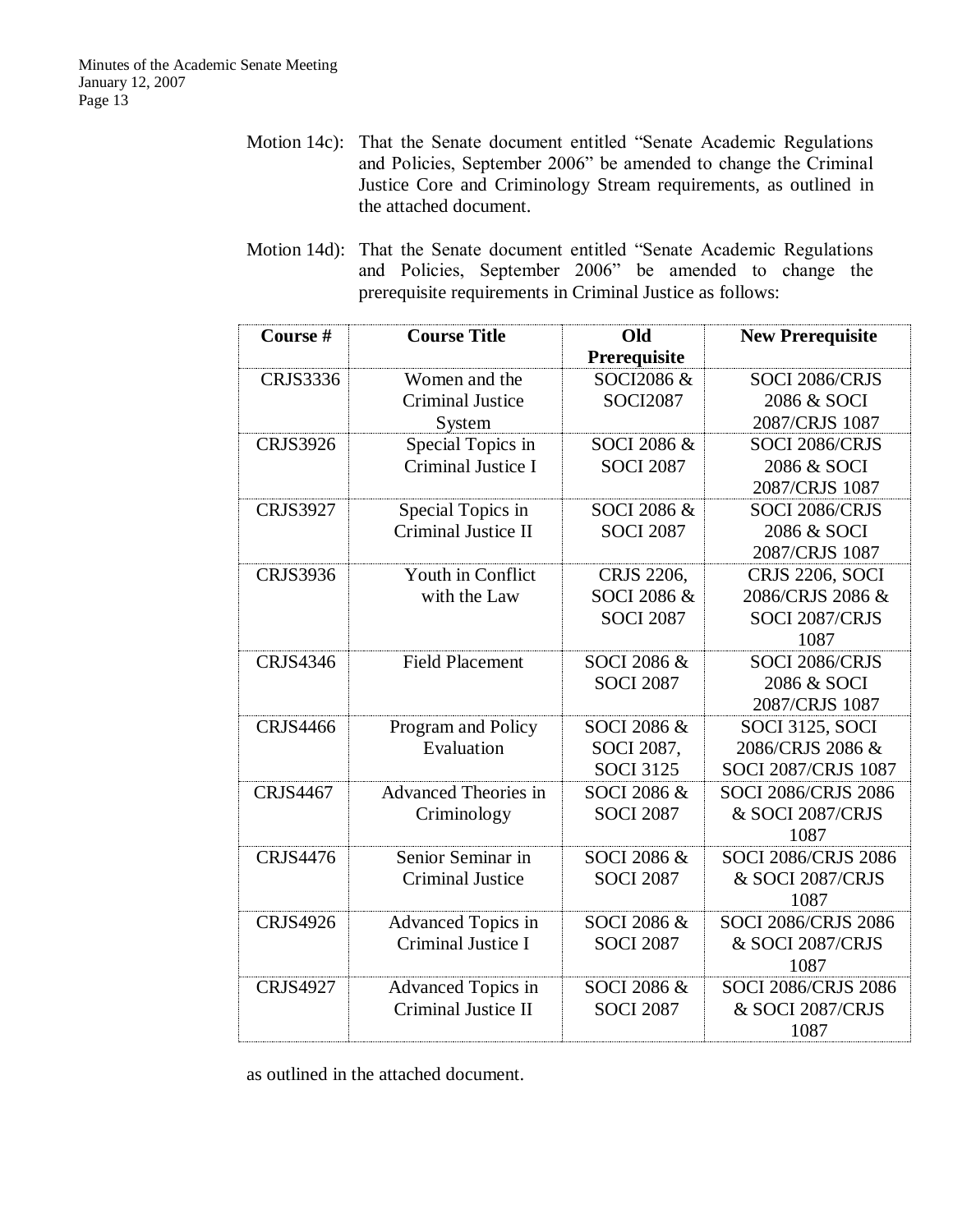MOTION 25: Moved by R. Vanderlee, seconded by J. Barker that Senate approve motions 14a to 14d from the UCC Report dated December 18, 2006. CARRIED

MOTION 26**:** Moved by R. Vanderlee, seconded by L. Patriquin that the Senate document entitled "Senate Academic Regulations and Policies, September 2006" be amended to add:

- 1. ANTR 3367 Special Topics in Anthropology I, a 3-credit course,
- 2. ANTR 3376 Special Topics in Anthropology II, a 3-credit course,
- 3. ANTR 2026 Archaeology I, a 3-credit course,
- 4. ANTR 2027 Archaeology II, a 3-credit course, and
- 5. delete ANTR 2025
- as outlined in the attached document.

#### CARRIED

#### Honorary Degrees Committee

- MOTION 27: Moved by D. Mock, seconded by A B Graff that Senate move into an in-camera session. CARRIED
- MOTION 28: Moved by D. Mock, seconded by D. Brackenreed that Senate move out of the incamera session. CARRIED

#### Admissions, Promotions and Petitions Committee

- MOTION 29: Moved by A. Sparkes, seconded by A B Graff that the Report of the Admissions, Promotions and Petitions Committee dated December 8, 2006 be received. CARRIED
- MOTION 30: Moved by A. Sparkes, seconded by D. Lawrence that the students listed on Appendix A, who have completed all requirements of their respective degrees, be admitted to their degrees in-course and that diplomas for the degree be awarded. CARRIED

#### REPORTS OF REPRESENTATIVES ON OTHER BODIES

Senator Common reported that the OCGS has moved from a one-year award to a two-year award.

#### NEW BUSINESS

Report from the Dean of Education

MOTION 31: Moved by R. Common, seconded by J. Barnett that Senate consider the Report from the Dean of Education dated January 2, 2007. CARRIED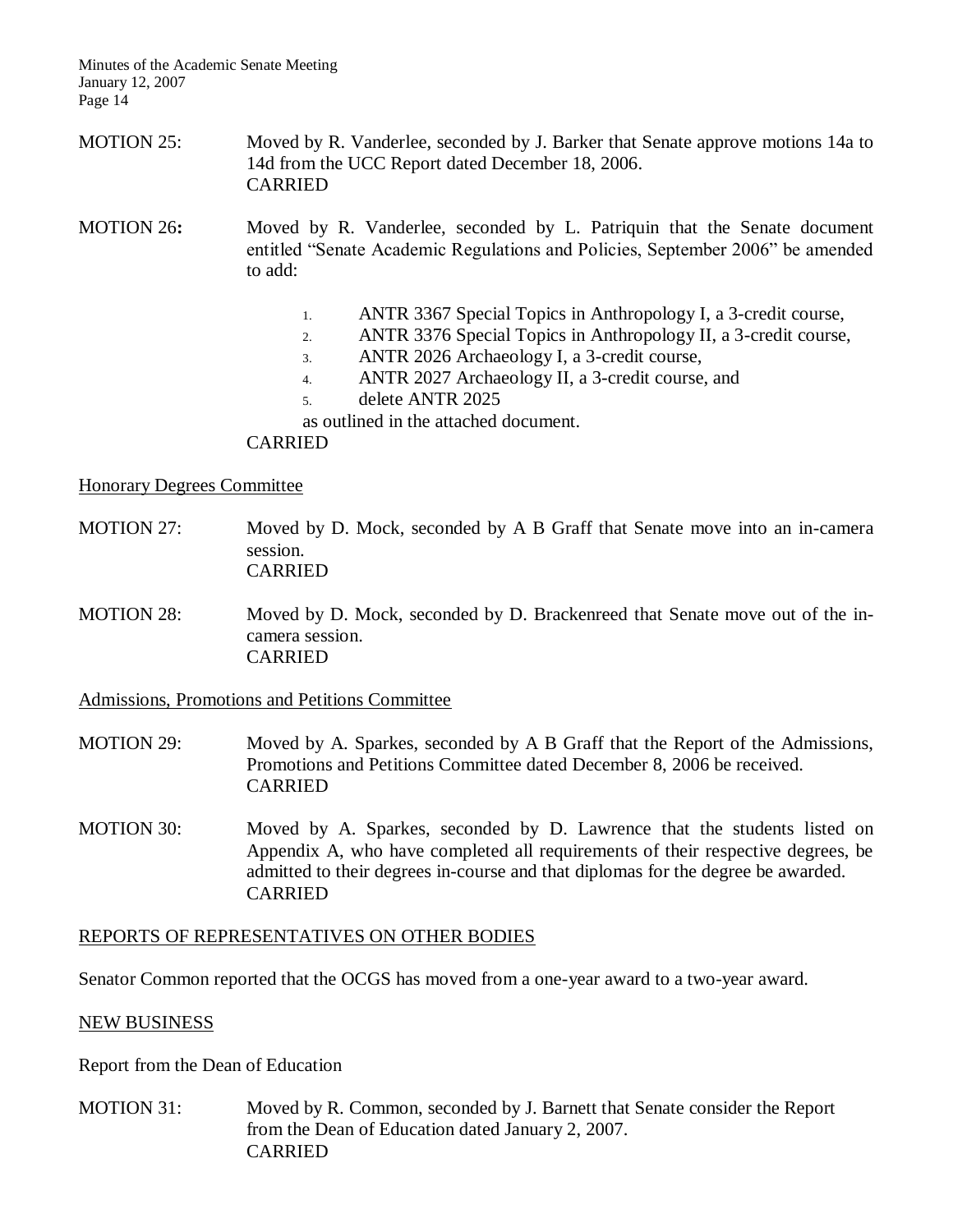- MOTION 32: Moved by R. Common, seconded by T. Campbell that Senate approve the Report from the Dean of Education dated January 2, 2007. CARRIED
- MOTION 33: Moved by R. Common, seconded by M. Sroga that Senate approve the use of the Faculty of Education Selection Committees for the three senate selection committees. CARRIED

#### **ELECTIONS**

- **Elect a representative of the Faculty of Arts and Science to sit on the Physical Education selection committee.**
- L. Frost nominated M. Sroga
- MOTION 34: Moved by A B Graff, seconded by C. McFarlane that nominations cease. CARRIED

#### **Acclaimed: M. Sroga**

- **Elect a representative of the Faculty of Arts and Science to sit on the Graduate Education selection committee.**
- J. Allison nominated G. Morrell
- MOTION 35: Moved by K. Srigley, seconded by R. Teigrob that nominations cease. CARRIED

#### **Acclaimed: G. Morrell**

## **Elect a representative from the Faculty of Arts and Science to sit on the Art Education selection committees.**

- R. Common nominated D. Geden
- MOTION 36: Moved by A B Graff, seconded by C. McFarlane that nominations cease. CARRIED

#### **Acclaimed: D. Geden**